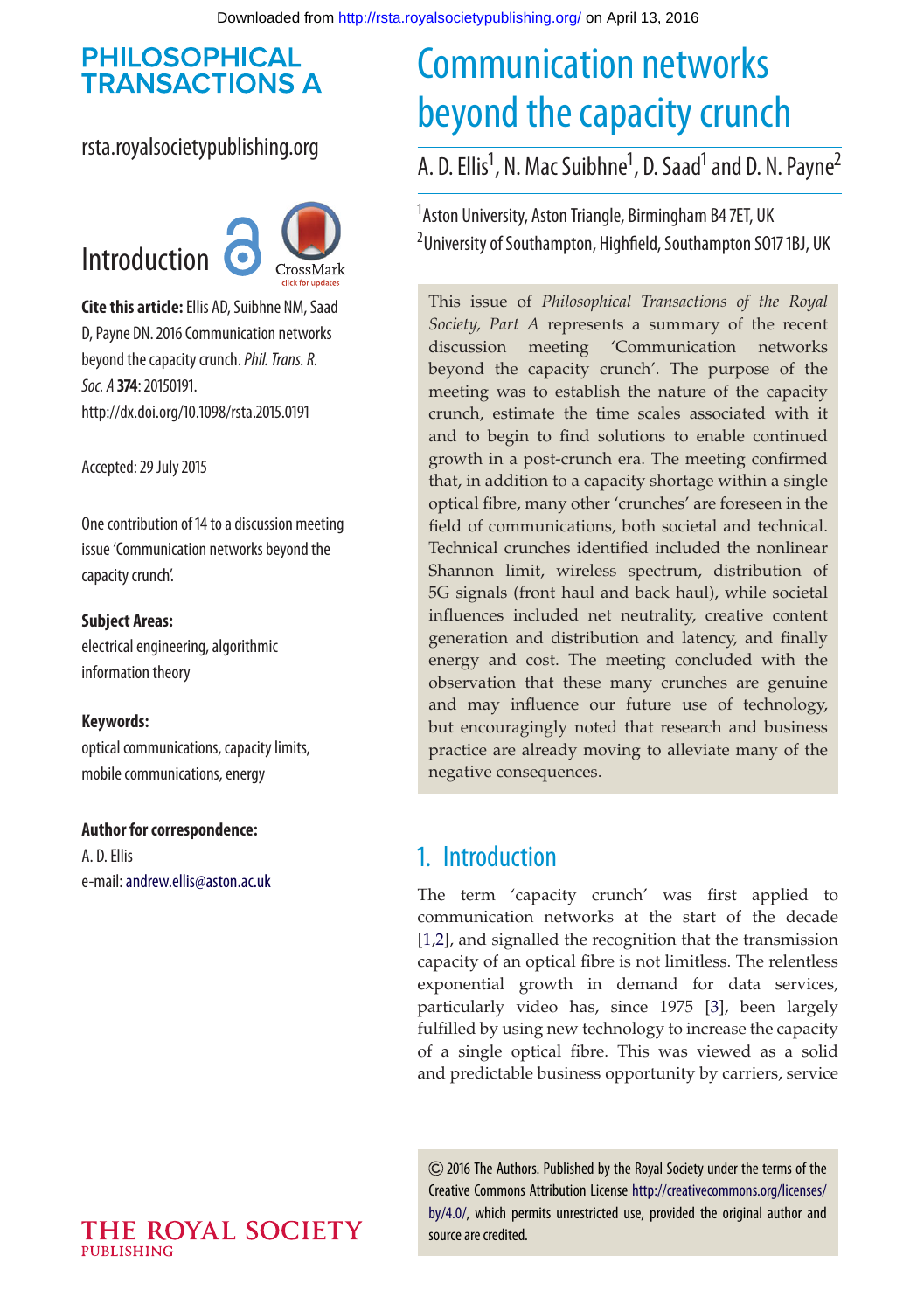providers and equipment manufacturers alike. However, once the maximum capacity of individual fibres is reached, coping with ever-increasing demand defaults to the age old 'install more cables' approach. This 'post-crunch' solution will have inevitable consequences for the business model of communication systems worldwide unless new approaches can be found to eke out the fibre capacity.

The terms 'capacity crunch' and 'the nonlinear Shannon limit' [\[4](#page-9-3)[–6\]](#page-9-4) (the physical limitation behind the capacity crunch itself) have been widely used in the scientific community as a rallying cry to develop innovative post 'capacity crunch' solutions. However, it should be noted that while in some fields such as oil exploration, the phrase capacity crunch has implied an impending exhaust of the available resources [\[7\]](#page-9-5) (also known as 'peak oil'), the more common use implies a finite and continuing, but restricted, ability to supply the resource [\[8](#page-10-0)[,9\]](#page-10-1). It is in this latter context that 'capacity crunch' applies to optical communication networks, namely the continued existence of optical communication networks supporting much of modern society, economically, administratively and socially, but with limitations on availability.

The purpose of the Royal Society discussion meeting 'Communication networks beyond the capacity crunch', reported in this issue of *Philosophical Transactions A*, was to establish the time scales associated with the crunch, and to foresee how communication networks will evolve in the interim in order to meet the incessant demand for both wireless and fixed line. The meeting confirmed that, in addition to a capacity shortage within a single optical fibre [\[10–](#page-10-2)[12\]](#page-10-3), many other 'crunches' are foreseen, both societal and technical, including the following.

#### (a) Technical limitations

- *Wireless spectrum*. While the vast majority of wireless connections are completed with optical fibre, the prevalence of wireless technology for end-user connection has resulted in severe congestion within the radiofrequency spectrum. This has led to calls to release spectrum from broadcast applications to support mobile services, despite the apparent spectral efficiency of a broadcast medium for simultaneous delivery of, for example, sporting events [\[13](#page-10-4)[–15\]](#page-10-5).
- *Common public radio interface* (*CPRI*). Increasing the wireless carrier frequency to simultaneously increases individual user data access rates and to reduce cell sizes is placing increasing pressure on CPRIs. The use of directional and multiple-input– multiple-output radio systems, high-stability carrier frequency dissemination and high data rates is leading to individual interface rates which approach that of a single wavelength channel in the core of the optical network, significantly increasing costs [\[14\]](#page-10-6).
- *Network management and switching*. The increasing diversity and intricacy of communication services results in a highly complex network that is difficult to reconfigure on short time scales in order to meet changing demand patterns. Current research is focusing on open source network management tools to facilitate greater flexibility in network resource sharing, and in radical new network designs combining previously separate functions [\[16](#page-10-7)[–18\]](#page-10-8).
- *Software*. Current network protocols were originally designed as an experimental testbed. It is remarkable that continued patches and updates have enabled these protocols, originally developed without the aid of contemporary software verification tools, to service worldwide communications demand. Given the widespread distribution of individual software elements, evolution towards a post-capacity crunch software platform seems more likely than a reboot to purpose-designed software [\[19\]](#page-10-9).

### (b) Societal and economic influences

— *Network neutrality*. Part of the founding principle of that part of the communications infrastructure which we know as the Internet, net neutrality, was formalized in 2003 [\[20\]](#page-10-10) and is currently subject to US legislative actions [\[21\]](#page-10-11). It relies on the principles of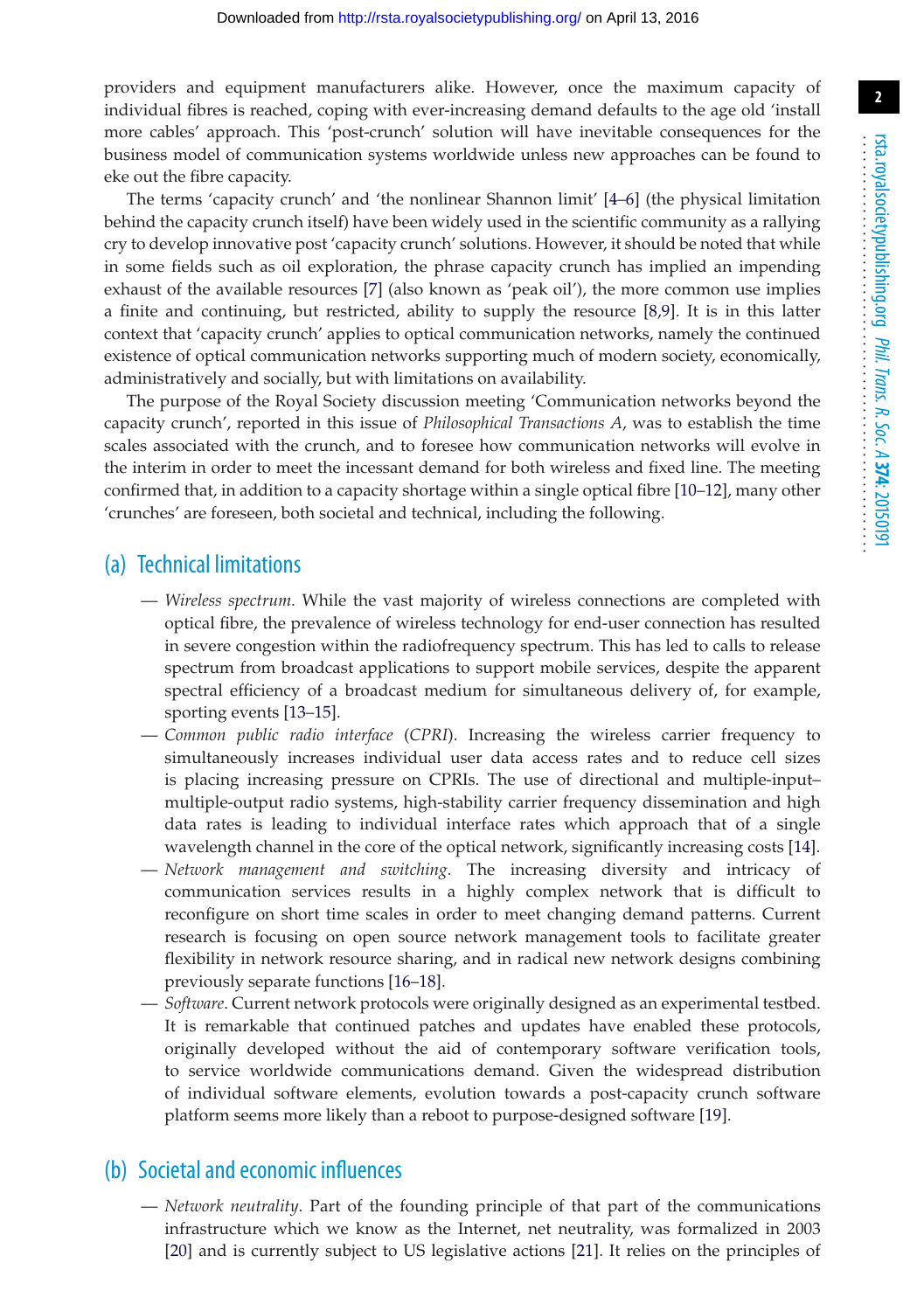'dumb pipes' which require over-provisioning of capacity. Its egalitarian aims assume that all content and services are of equal potential value and Internet operation on these principles has undoubtedly contributed to its success. However, the Internet is only one of several communication services carried by optical networks, and while the Internet is the dominant service, segregation (and in the context of net neutrality what some may call discrimination) of private line, voice and other data networks occurs. Furthermore, should the capacity crunch result in a decrease in the level of over-provisioning network suppliers are able (or willing) to offer, full network neutrality may become unsustainable.

- *Innovation within the creative industries*. Content delivery has rapidly developed from the early days of the Internet. Initially dominated by text-based traffic, then picture, today network video is being widely used by the creative arts and entertainment industry as a means of content delivery. Such content creators are constantly seeking new means of reaching the populous, such as virtual reality headsets that may further increase demand. Music collaborations in real time require ultra-low latency, and social media has evolved to the extent where content generation is distributed, requiring all users to have the bandwidth to upload high-definition video without delay. Future developments in the creative arts have the ability to create even further, as yet unforeseen, demand [\[22](#page-10-12)[,23\]](#page-10-13).
- *Latency*. As opposed to traditional consumption of services, the availability of sufficient connectivity to exchange audio and video files has led to a revolution in content generation, with vast quantities of data produced by individual users. Today, innovation within the creative industries aimed at collaborative endeavours is constrained by delays imposed by electronic switching and not by the volume of data. Coupled with the wellknown latency demands of the gaming and financial industries, latency reduction is seen as a major benefit of any future post-capacity crunch network [\[24,](#page-10-14)[25\]](#page-10-15).
- *Energy*. As we approach the capacity crunch, the ability of the communication industry to reduce the energy used per bit of information with each successive product release is diminishing. Exponential demand growth will inevitably lead to rising energy consumption, with some of the costs borne by end users (who already provide power for the equipment on their premises). While decommissioning old, inefficient, equipment will partially mitigate this rise [\[26\]](#page-10-16), the current level of around 1–2% of global energy consumption suggests that communications efficiency should form part of the decisionmaking processes for major endeavours [\[16\]](#page-10-7).

Further details of many of these issues may be found in the subsequent articles. Here, we focus on three topics: the historical evolution of communication networks, illustrating a remarkable growth of nearly 15 orders of magnitude in capacity since the first use of fire beacons; the current optical fibre capacity crunch; and speculate on the possible future of communication networks where performance is constrained.

## 2. Capacity growth rates using electromagnetic fields

Communication by light is well known, including direct human interaction and reading. We consider here the special case of communication beyond the unaided line of sight. Dating back thousands of years, early examples include communication beacons [\[27\]](#page-10-17), where relay stations were used to transmit the message between consecutive stations. Relying on ignition or mechanical movements, message transmission was slow and messages transmitted were restricted to alarms. A considerable enhancement in performance was required before complex messages could be transmitted. This complexity may be added by increasing the rate at which signals are transmitted (for example smoke signals rather than simple ignition of a beacon), or by increasing the information content of each signal, enabling transmission of letters [\[28\]](#page-10-18). The overall system may be quantified by the product of the signal transmission rate (the symbol rate) and the complexity of each signal (measured in bits per symbol). [Figure 1](#page-3-0) illustrates (green points) the historical evolution of system capacity over the last 500 years. Crosses indicate free-space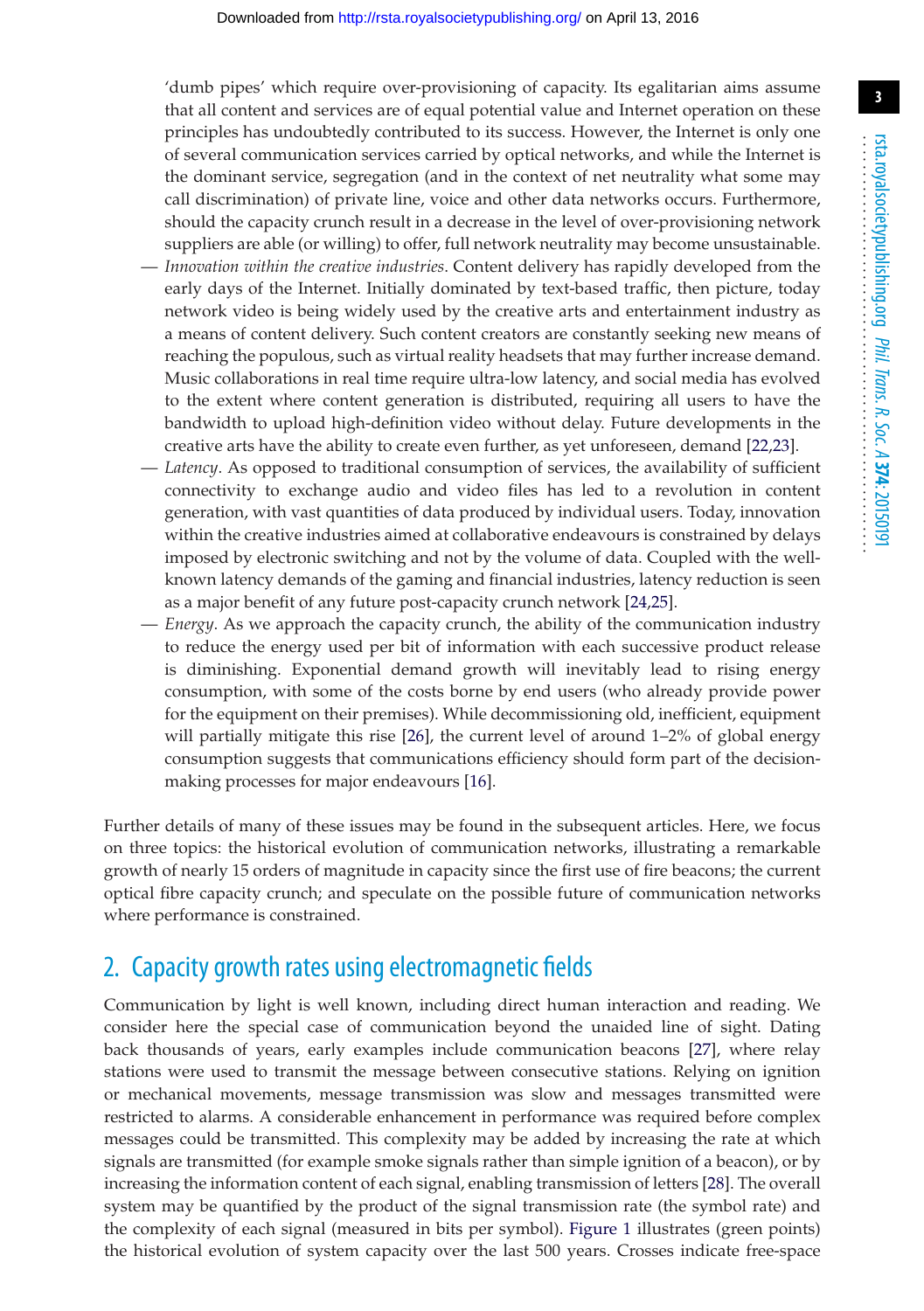

<span id="page-3-0"></span>**Figure 1.** Evolution of communication capacity with time showing the best reported capacity including reports from scientific publications (green, purple), capacities switched within the core network from commercially available products (red) and data rates offered to residential customers in at least one country (blue). Symbols indicate use of free-space (crosses) or fibre (solid symbols) based optical systems or electronic systems (open symbols). Purple symbols represent spatial multiplexing; while curve fits assume that the compound annual growth rate is 5.75% times the global population in billions [\(figure 2\)](#page-5-0) with the offset an arbitrary fitting parameter.Datatakenfrom leading international conferences,manufacturers' datasheets and Internet resources.

communication systems, including high transmission rates with the Murray shutter telegraph [\[29\]](#page-10-19), and high symbol efficiency using flags [\[30\]](#page-10-20), message duration and semaphore techniques. In this early period, exponential growth was observed (similar to Moore's law, which corresponds to a growth rate of 40% per annum), although the compound annual growth rates (CAGRs) were typically below 10%.

Free-space communication has many limitations that impact the maximum amount of information which may be transmitted, including environmental sensitivity (e.g. fog), the operating cost of manned relay stations and the susceptibility to crosstalk if multiple systems operate simultaneously. As communication demand began to exceed the capability of free-space optical communications, new systems based on transmission of signals over copper wires were introduced (open green stars in [figure 1\)](#page-3-0), commencing with the FiveWire Telegraph, which reflected the transmission of a letter for every symbol introduced with the Fryctoria system. This system was introduced in the UK in 1838 by Wheatstone and Cooke, but was eventually replaced with Morse's single wire system where code words based on binary symbols (e.g. Morse code) replaced the more efficient multi-bit symbols of the five wire system, but had the significant commercial advantage of requiring only a single wire for signal transmission. Growth rates increased to around 20% per annum, and the use of electronic signalling enabled significant cost reduction by the introduction of electronic amplifiers to replace human relay stations [\[31\]](#page-10-21). Within 50 years, transatlantic cables had been introduced, and soon covered the whole globe, reaching Adelaide, Australia in 1872.

Copper waveguides allowed capacities to grow for the next century, with the introduction of coaxial waveguides, frequency division multiplexing and multi-bit modulation such as quaternary phase shift-keying and orthogonal frequency division multiplexing. However, beyond

**4**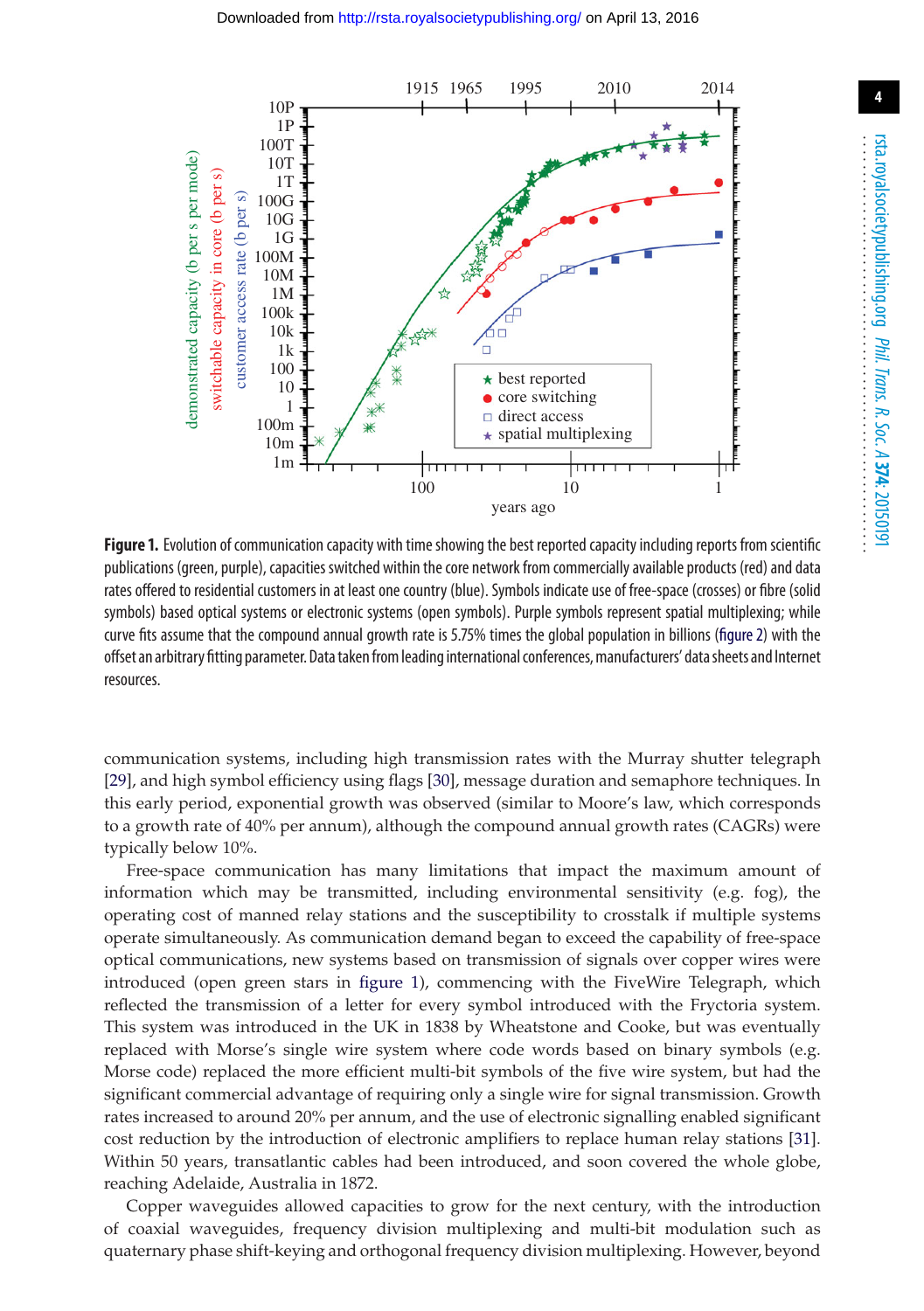systems capacities of about 1 Gbit  $s^{-1}$ , the combination of propagation loss and bandwidth began to severely restrict deployment of higher-capacity systems, and once more a new transmission technology was required. Leading contenders were hollow metallic waveguides, operating with GHz carriers and the newly invented low loss fibre optic cables used to guide information encoded onto laser radiation.

Initial trials using multi-mode optical fibre [\[3](#page-9-2)[,32\]](#page-10-22) revealed competitive but not compelling bandwidths. Led by the British Post Office, the industry switched to single mode fibre (solid green stars in [figure 1\)](#page-3-0), offering the potential for substantially increased bandwidth, longer distances between electronic regenerators (replacing relay stations), and significantly lower size and weight. The case was compelling, and shortly after the first introduction of commercial fibre optic systems, transatlantic and transpacific systems were deployed. Following these initial installations, the immense capacity available predicated that development proceeded along economic grounds, initially using optoelectronic regenerators (relay stations) and binary modulation, and then, in turn, replacing relay stations with fixed capabilities with optical amplifiers, adding frequency (or wavelength) division multiplexing, introducing more complex coding to increase the information carried per symbol and allow for correction of errors, optimizing the detection technology and including quasi- or fully orthogonal frequency division multiplexing [\[33\]](#page-10-23).

Today, physical limitations are once again becoming apparent, with systems designed according to fundamental limits introduced by noise (originating from quantum mechanical uncertainties in the number of photons added at each amplifier and ultimately limited by the Heisenberg uncertainty principle) and nonlinear distortions which are strongly dependent on the signal power [\[10](#page-10-2)[–12](#page-10-3)[,33\]](#page-10-23). Continuing demand for ever more and more communication bandwidth offers the prospect that demand may exceed the capacity limit imposed by these two features. This has been called the communications 'capacity crunch', and as we have seen, the approach of such incidents heralds not a collapse of communications infrastructure, but an opportunity for the introduction of revolutionary new technologies. Many new technologies may be considered, including signal processing [\[11\]](#page-10-24) and new fibre optic waveguides [\[34\]](#page-10-25), but the majority of industry insiders predict that it is likely that commercial pressures will dictate that the next dominant communication technology will be based on a re-introduction of space-division multiplexing [\[28\]](#page-10-18), initially as parallel systems, but eventually, including direct spatial coding [\[35\]](#page-11-0) and superchannels [\[36\]](#page-11-1), and an optimization of the use of resources, including switching (or routing) of signals [\[17,](#page-10-26)[18\]](#page-10-8).

During the past 500 years, electromagnetic communications, in the guise of three revolutionary technologies (free-space optical, electronic and fibre-optic communications), have seen a remarkable and continuous growth, akin to Moore's law. Indeed, the CAGR over the past 20 years has been in the region of 40%, or doubling every 2 years, very close to the rate at which transistor densities are predicted to increase by Moore's law. It has enabled many significant enhancements to economic [\[37,](#page-11-2)[38\]](#page-11-3) and cultural growth [\[24](#page-10-14)[,25\]](#page-10-15), although occasionally fuelled (as many technologies have been) by military considerations. It is therefore perhaps interesting to examine correlations between society and communication capacity. One such comparison is shown in [figure 2,](#page-5-0) where we plot the global population and the CAGR of communications capacity against time. Interestingly, the rapid expansion of population from 500 to 30 years ago correlates very strongly with the growth in communications capacity (the trend appears to continue further back in time to millennia, but verifiable data are sparse). Perhaps increasing population drives an increasing need to communicate; there are simply more people to talk to and more people to talk about. Equally, it may be due to an increasing ability to innovate as larger populations enable greater organization and the emergence of prodigious numbers of scientific specialists. Inspired by this correlation, the solid lines in [figure 1](#page-3-0) are calculated assuming a CAGR of 5.75% per billion of global population, showing excellent agreement.

Figures [1](#page-3-0) and [2](#page-5-0) also reveal a few additional features. [Figure 2](#page-5-0) shows a significant surge in available communication bandwidth growth rates between 1987 and 1995, corresponding to the period between the introduction of optical fibre to global submarine systems and the deployment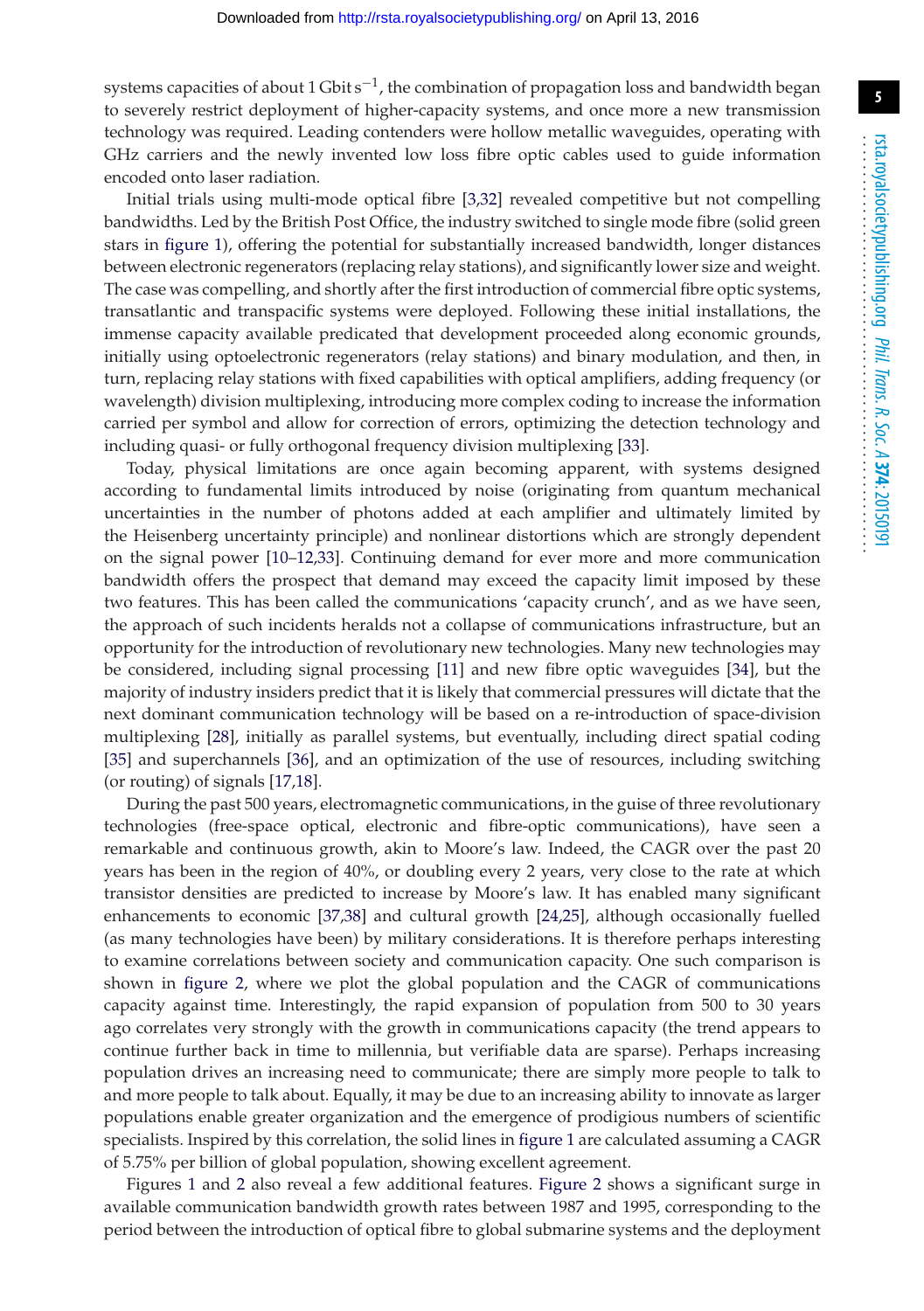

<span id="page-5-0"></span>**Figure 2.** Evolution of global population (purple solid line), and compound annual growth rate (green filled circles, raw data smoothed over a minimum of 2 years) of communication capacity confirming correlation between the rate of increase of communication at a distance and population.

of optical amplifiers [\[39\]](#page-11-4). Following this, there was a substantial correction and minimum growth rate around 2001. This oscillation, which is coincident with a point of inflection in population growth, appears to have foreshadowed the dot.com crash near the start of the millennium which induced major changes in the structure of the communications industry. Viewed over this 500 year time scale, both the communications capacity growth rate and the global population appear to have stabilized, with a CAGR for communications closer to 3% of global population corresponding to the widely reported 40% per annum [\[40\]](#page-11-5). Once again, causality is difficult to establish, but we note that the reduction in the proportionality constant between communications CAGR and global population follows the dot.com boom at the turn of the century. However, it should be noted that population and communications capacity both continue to be subject to exponential growth rates with correspondingly worrying implications for finite natural resources.

## 3. The optical fibre capacity crunch

We have seen above that our ability to communicate remotely has continuously improved over the last 500 years, and increases appear to correlate closely with global population. While possible, any significant reduction in the growth rate of communications traffic appears unlikely. However, as articles below will show, the maximum information flow through a fibre (or any communications channel) is finite. Greater information flow can be achieved by (i) increasing the channel spectral window, (ii) improving the spectral efficiency, or (iii) increasing the injected power to obtain greater signal-to-noise ratio at the receiver, all of which have limits.

The latter at first sight might appear the most attractive, but apart from the obvious limit when a typical telecom fibre self-destructs at a few tens of watts owing to dielectric breakdown, there are subtle implications of the nonlinear Kerr effect that introduce crosstalk between communication channels and appear well before this. The power dependence of the Kerr effect results in an optimum (much lower) signal power and a predicted maximum information spectral density [\[5](#page-9-6)[,10–](#page-10-2)[12,](#page-10-3)[33\]](#page-10-23). There has been considerable research into the effect based on approximating or integrating the nonlinear Schrödinger equation under a variety of different approximations. These include (i) exact calculation of the interaction efficiency as a function of transmission distance and frequency for a periodically amplified system and integrating the noise induced by this interaction, (ii) Gaussian noise approximations, and (iii) perturbation analysis. The evolution of this field may be readily traced [\[33\]](#page-10-23), and a consensus has emerged.

While representing only a lower bound on the fibre capacity [\[10\]](#page-10-2), considering a nonlinear signal-to-noise ratio has proven fruitful for predicting overall system performance. At low launch **6**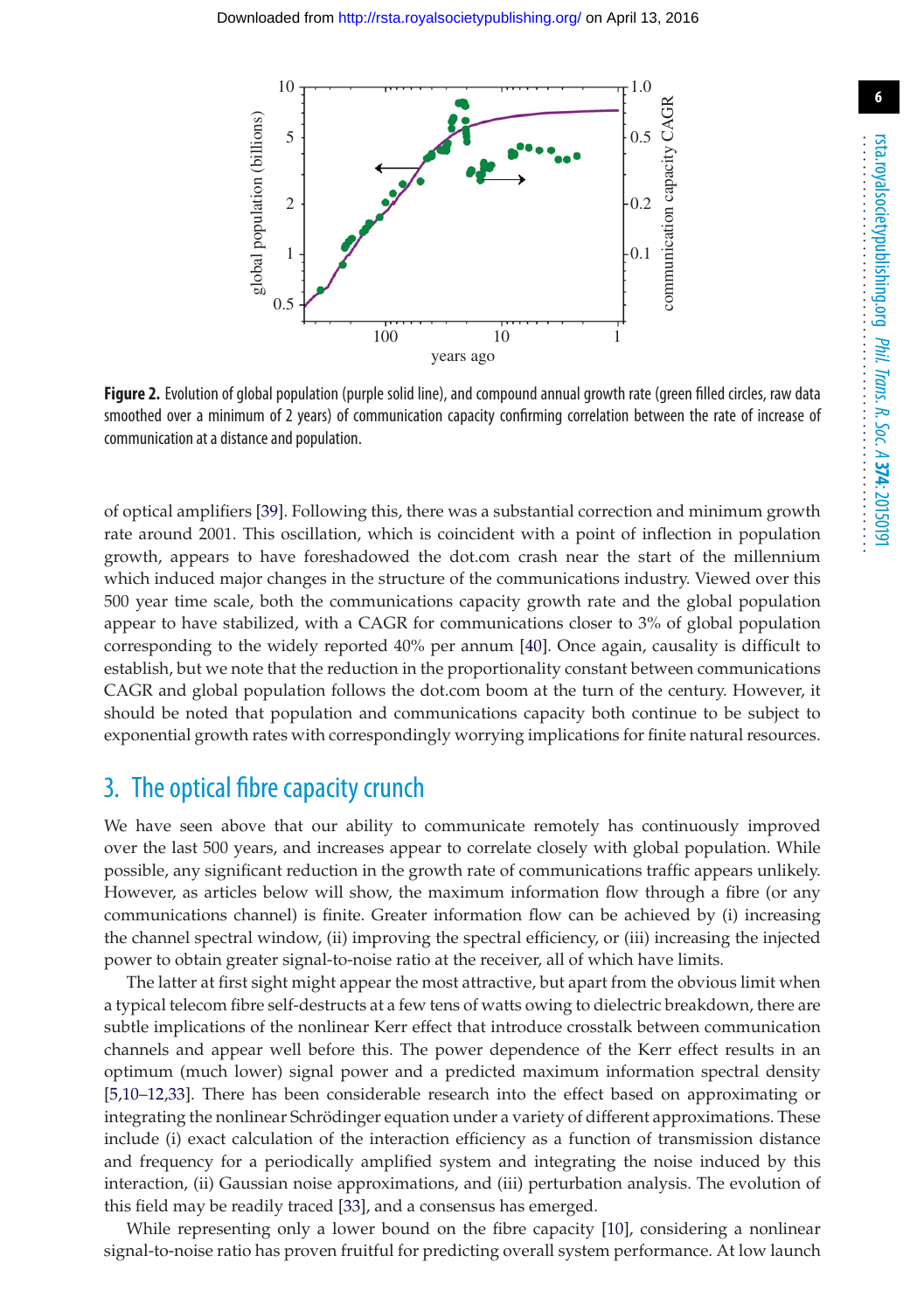powers, the signal-to-noise ratio is dominated by the amplified spontaneous emission which may be readily calculated from amplifier input powers, gains and noise figures. For higher launch powers, nonlinear noise is introduced via the Kerr nonlinearity. The nonlinear interaction in a centrosymmetric medium is third-order, and many presentations of the nonlinear signal-tonoise ratio are presented as cubic in power. They scale as the nonlinear coefficient squared, and inversely with loss (effective length) and dispersion (which weakens phase matching). While slightly more exact functions are available, the scaling parameter used to determine the nonlinear signal-to-noise ratio for a wavelength division multiplexed system with a uniform signal power distribution across a bandwidth *B* for a channel detuned in frequency from the centre of the band (given by  $\omega_0/2\pi$ ) by  $\Delta f$  is given by

$$
\eta = \frac{\xi}{A_{\text{eff}}^2} \frac{\omega_0^2 n_2^2}{c^2 \pi \alpha |\beta^{(2)}|} \left\{ \ln \left( \frac{B^2 + 2B\Delta f}{2 \cdot f_w^2} \right) + \ln \left( \frac{B^2 - 2B\Delta f}{2 \cdot f_w^2} \right) \right\}
$$
(3.1)

where *c* is the speed of light and  $n_2$ ,  $A_{\text{eff}}$ ,  $\alpha$ ,  $\beta^{(2)}$  and  $\xi$  are the fibre nonlinear refractive index, effective area, loss coefficient, group velocity dispersion and a parameter representing the impact of mode averaging in birefringent fibres, respectively [\[41,](#page-11-6)[42\]](#page-11-7). It may then be shown that the nonlinear signal-to-noise ratio may be approximated to

$$
SNR_{NL} \approx \frac{P_S - N \cdot \eta \cdot P_S^3}{N \cdot P_{ASE} + N \cdot \eta \cdot P_S^3 + \frac{N^2}{2} \cdot \eta_2 \cdot P_{ASE} \cdot P_S^2},\tag{3.2}
$$

where  $P_S$  and  $P_{\text{ASE}}$  are the power spectral densities per polarization of the signal launched into each span and the amplified spontaneous emission added by each amplifier, respectively. The strength of the parametric noise amplification  $\eta_2$  is identical to  $\eta$  in the absence of nonlinearity compensation [\[43\]](#page-11-8). The first terms in the numerator and denominator represent the linear signal-to-noise ratio, and with  $\eta = \eta_2 = 0$ , equation (3.2) gives the conventional Shannon limit. The second and third terms in the denominator represent interchannel nonlinearities [\[44\]](#page-11-9) and parametric noise amplification [\[43\]](#page-11-8), respectively, whereas the second term in the numerator represents the transfer of energy from the signal to the other channels [\[44,](#page-11-9)[45\]](#page-11-10). The final terms in both numerator and denominator are generally neglected, unless efficient nonlinear compensation is employed [\[11\]](#page-10-24).

[Figure 3](#page-7-0) shows the maximum potential capacity using conventional erbium-doped fibre amplifiers (5 THz bandwidth) spaced every 80 km. It shows the relative performance of systems without any compensation of the nonlinearity (blue), with ideal compensation ( $\eta = 0$ , green) and assuming that the nonlinear compensation is degraded by polarization mode dispersion (PMD) [\[46\]](#page-11-11). For the impact of PMD, we assume a coefficient of 0.02 ps km<sup>-1/2</sup> corresponding to the minimum values observed for fibres spun during fabrication [\[47\]](#page-11-12). Optical superchannels are typically used to maximize the system capacity by maximizing the utilization of the available spectrum, and may readily be based on symbol rates in the range of 25–33 Gbaud. In this context, while the reach of today's 100 Gbit s<sup>-1</sup> channels (polarization multiplexed quadrature phase-shift keying (QPSK)) is sufficient for the majority of applications and 200 Gbit s<sup>-1</sup> channels (polarization multiplexed 16 state quadrature amplitude modulated (PM 16 QAM)) the majority of terrestrial applications and submarine applications with feasible compensation of nonlinearity, operation of 400 Gbit s−<sup>1</sup> channels (PM 256QAM) appears confined to niche applications, unless the deleterious effects of PMD on the efficiency of nonlinearity compensation may be addressed.

Commercial systems are now available with  $200 \text{Gbits}^{-1}$  based superchannels, and while systems are not currently deployed fully populated there appears to be little remaining scope to increase the capacity per channel by any significant factor without major innovations in nonlinear optical transmission techniques that also compensate for the stochastic signal variations caused by PMD and noise.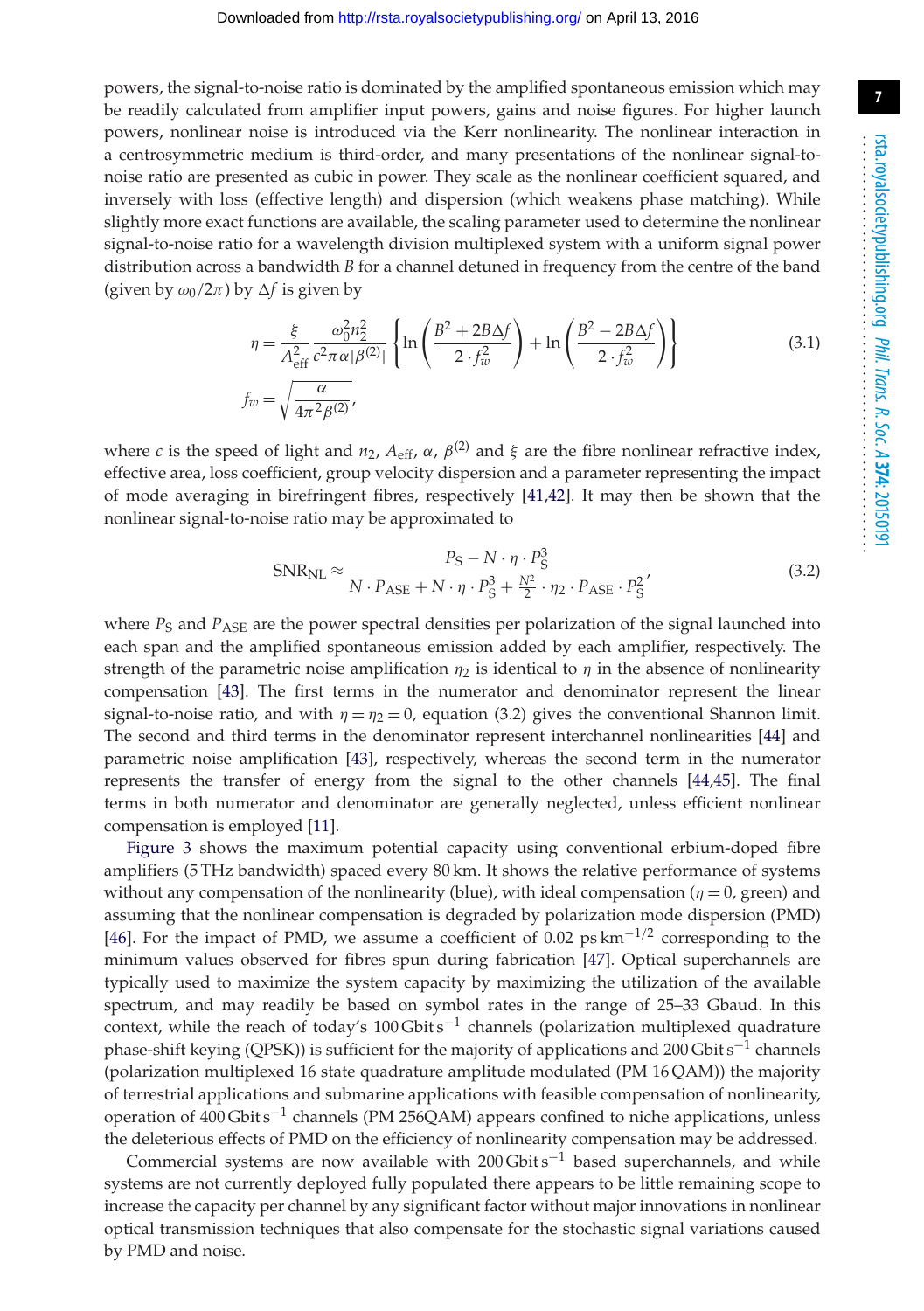

<span id="page-7-0"></span>**Figure 3.** Maximum system throughput as a function of transmission distance assuming a 5 THz total bandwidth without compensation of nonlinearity (blue), with ideal compensation of nonlinearity based on digital signal processing (green) and with compensation of nonlinearity constrained by polarization mode dispersion (red). Horizontal lines show reach limits for polarization multiplexed QPSK (dot), 16QAM (dashed) and 256QAM (solid).

# 4. Beyond the capacity crunch

 $\theta$ 

system limit (Tbit s–1)

system limit (Tbit  $s^{-1}$ )

Human nature and historical growth rates that appear to be saturating at a CAGR of 40% per annum suggest that demand for greater communication capacity will continue for the foreseeable future. On the other hand, nonlinear effects and/or power handling do impose a fundamental limit on the capacity of both optical fibre and wireless communication channels. Recent work has shown that the nonlinearity imposed by the Kerr effect may be compensated [\[11,](#page-10-24)[12](#page-10-3)[,33\]](#page-10-23), but only up to the limit imposed by the nonlinear interaction between signal and noise. Theoretical work has shown that even this may be partially compensated by distributing optical phase conjugation devices [\[43\]](#page-11-8) or optical regenerators [\[47\]](#page-11-12) along the transmission link. However, this does not improve the simple power limit imposed by fibre damage and eventually new solutions will be required. For both the mobile and fibre sections of the network, space division multiplexing (SDM) appears to be the only remaining solution. Here, one may observe parallels with the field of computing, where the tailing increase in clock speed and device densities require new solutions for increasing computing power in the form of multicore processors, computer clusters and new architectures. Potentially, at the network level, a more holistic approach that better exploits the time-dependent communication patterns and demand could be employed to optimize the use of resource, with possible deviation from the current policy of network neutrality.

For optical fibre networks, an SDM solution may be as simple as installing many parallel cables/fibres, which sounds perfectly reasonable. However, while the communications industry has historically always reduced the energy consumption per bit with almost every new technology deployed [\[48\]](#page-11-13) to meet growing consumer capacity demands, it is difficult to see that this trend can be maintained if additional copies of the existing technologies are deployed. Recent industrial- and government-funded (such as MODE-GAP and EXAT) projects have studied a wide range of alternative fibre types offering the prospect of performance above and beyond what is achievable from using an equivalent number of standard single mode fibres [\[2,](#page-9-1)[34\]](#page-10-25). These fibres have included few-mode and multi-mode fibres, multicore fibres, hollow core fibres and various combinations of these. While no general consensus has yet been reached, it is apparent that the power consumption from optical amplification and digital signal processing for few-mode and multi-mode fibres will not be substantially lower than parallel single mode fibres. Such fibres may alleviate the capacity crunch, especially in applications where space for cabling is severely constrained, but will do little to reduce the burgeoning energy consumption of communications. Consequently, in the immediate future, novel fibres are most likely to find applications in niche markets where different constraints apply, such as collaborative content generation [\[25\]](#page-10-15) and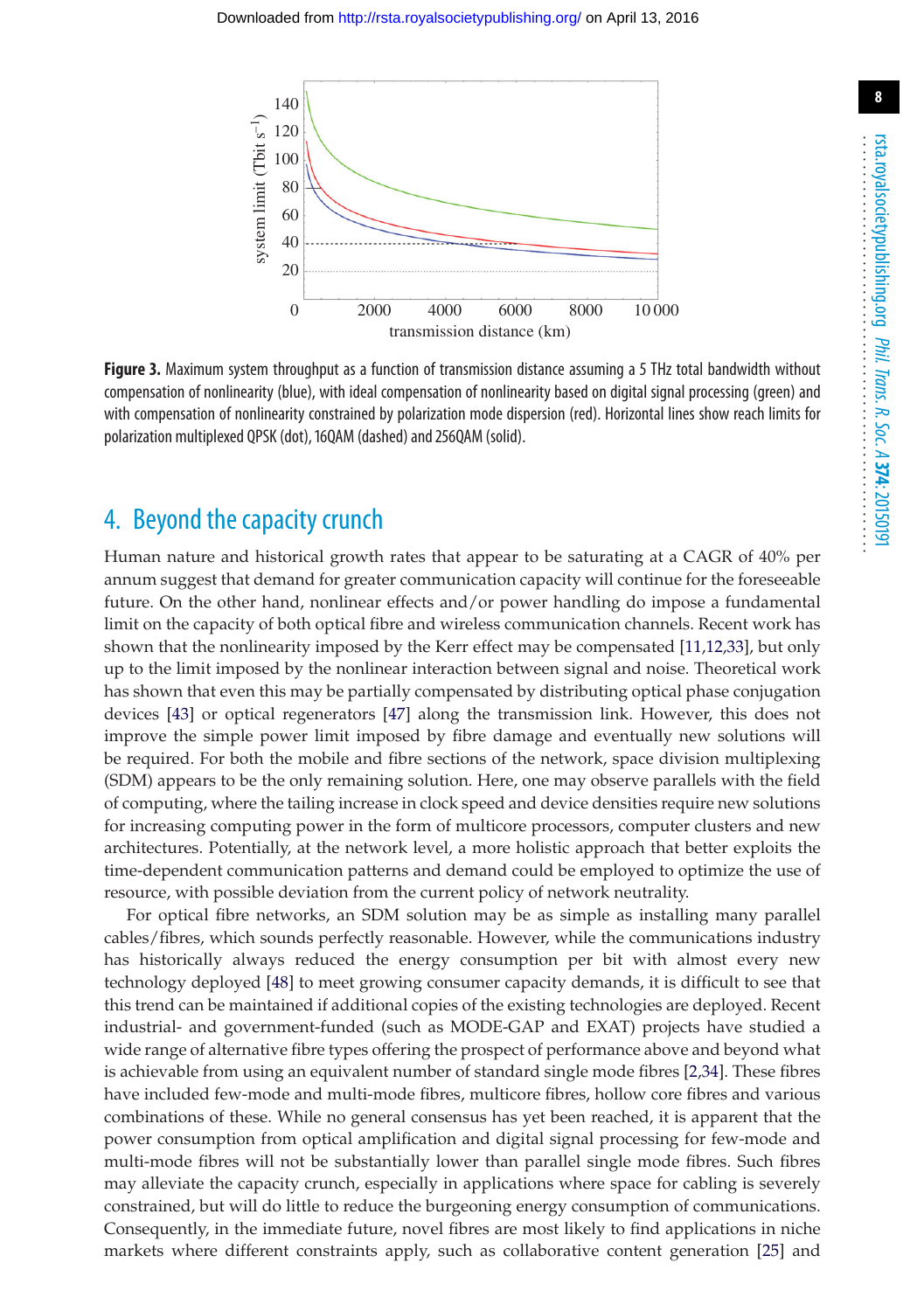finance, where low latency is critical (hollow core fibres) and data centres where cable space is a premium (multicore or few-mode fibres). However, this could change if very-low nonlinearity fibres (e.g. hollow core) could also have a loss similar to or lower than existing telecom fibres, thus overcoming the nonlinear Kerr limit and simultaneously requiring lower injected power.

It is our view that it is within the core network where any capacity crunch would first be felt, spatial multiplexing solutions are just as likely to employ parallel strands of standard single mode fibre as novel fibre types. However, rather than lighting up many parallel systems, it is clear that demands to achieve significant per bit cost and energy consumption reductions will require future SDM systems to have certain key characteristics, including:

- *Photonic integration of transmitters and receivers.* These photonic-integrated circuits, fabricated monolithically or using hybrid technologies in traditional optoelectronic material systems or using a form of silicon photonics designed to exploit otherwise obsolete CMOS fabrication plants, will reduce footprint and packaging costs. This simplifies requirements for thermal stabilization, while allowing cooperative modulation, digital signal processing and coding over multiple spatial or frequency paths. Multiple client side interfaces will allow network side traffic to be routed over one of more diverse spatial paths.
- *Spatially multiplexed (multimode/multicore/ribbon) fibres* will provide parallel links with known and stable differences in propagation characteristics that will interface readily with existing non-spatially multiplexed regions of the network and will provide orders of magnitude increases in capacity over the nonlinear Shannon limit.
- *Spatially multiplexed optical amplifiers* will allow the overhead associated with installation, control, management and pump redundancy to be shared over multiple spatial paths, reducing the overhead from a minimum 1 : 1 provisioning to as little as 1 : *n* provisioning, depending on application reliability specifications. They will be usable with both conventional networks and with at least one type of spatially multiplexed fibre type.
- *Network nodes* will be implemented supporting a significantly higher number of spatial and spectral paths, providing cost reduction through reduced component count, joint switching of spatial–spectral superchannels and the ability to groom traffic within superchannels optically.

In isolation, each of the SDM-motivated innovations would offer specific advantages to network operators and would enable some aspect of costs to be managed. However, when used fully in combination with each other, significant network-level benefits may also be anticipated. These advantages include (i) reduced blocking owing to the availability of alternative spatial paths for a given wavelength and consequently simplified resource allocation and network management, (ii) increased flexibility, (iii) increased transparent (regenerator-free) reach, and (iv) traffic grooming in the optical layer allowing the number of core router ports to be reduced significantly. Taking into account that the likely customer bandwidth demands in a postcapacity crunch network (extrapolate [figure 1](#page-3-0) at 40% per annum) will match or exceed that of a single wavelength channel, it is even conceivable that routers in the core network could be bypassed completely.

It is of course conceivable that post-capacity crunch, the difficulties associated with exponentially increasing traffic demands will lead to changes in the market dynamics of our communication networks, with service providers or consumers paying network operators directly or indirectly for actual bandwidth use. It is equally conceivable that, after many centuries of building higher capacity networks and then discovering new applications, our ability to communicate remotely has finally matched our ultimate desires, and that CAGRs above 10% were a feature of the twentieth century. However, while there are some signs of necessary and overdue movement in the economic financing of communication networks, the authors see little evidence that demand is beginning to saturate. We continue to be astounded by the innovative applications that appear when end users and early adopters are provided with an oversupply of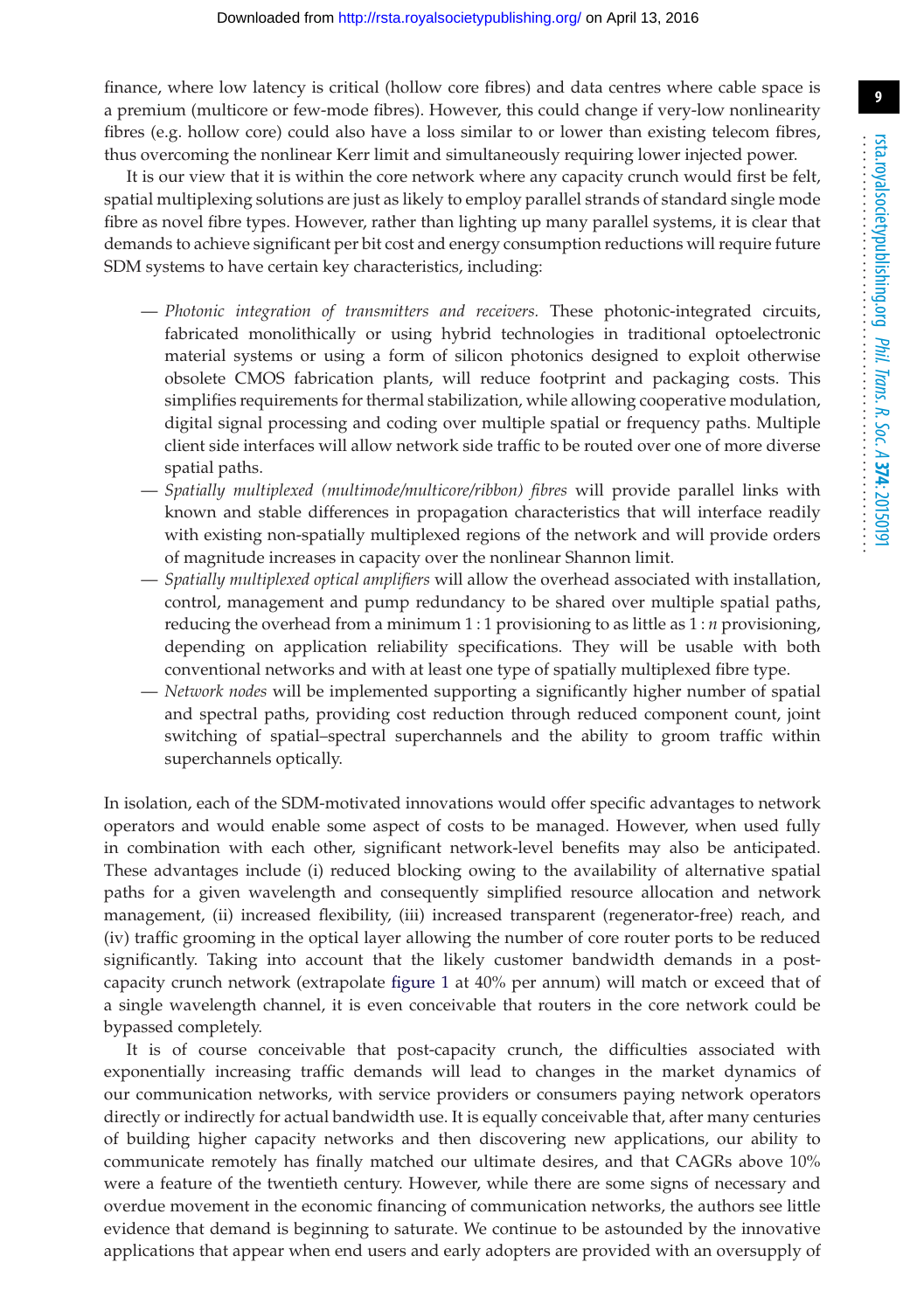capacity for current applications. Others are of the opinion that capacity should only be delivered on a needs–must basis, that is, once demand for an application is certain. This debate has bubbled away for many decades. Historically, 'build it and they will come' has proven to be a highly successful strategy, but as many investors state, past performance is no guide to the future. The debate will therefore inevitably continue until the day that the cautious view prevails, irrespective of any amount of historical precedent.

# 5. Conclusion

Communication networks now form an integral part of our daily lives, our national economy and social interaction. Connections to the network are increasingly through wireless devices, but nearly all signals are transmitted over optical fibres at some point along their route. As may be seen throughout this discussion meeting issue, the existence of a capacity crunch is certain, and impacts many aspects of our communication networks simultaneously. While the precise timing of each individual crunch is a matter for speculation, well-known techniques of scarce resource management are increasingly likely to be deployed in communication networks. To ease the transition from the resource-rich environment of the last 20 years, many innovative solutions are currently being investigated, and a selection may be found in the following pages. Consequently, while some modest changes may be expected, communication networks built on optical fibres are set to remain a central pillar of modern society for the foreseeable future.

Authors' contributions. A.D.E., D.S. and D.N.P. jointly organized the Royal Society discussion meeting entitled 'Communication networks beyond the capacity crunch' and revised the present article critically for important intellectual content. N.M.S. made substantial contributions to the analysis of the population and capacity growth data featuring in figures [1](#page-3-0) and [2](#page-5-0) and revised this article critically for important intellectual content. A.D.E. provided final approval of the version to be published.

Competing interests. We declare we have no competing interests.

Funding. A.D.E. is partially supported by the EPSRC through programme grant no. UNLOC (EP/J017582/1) and an advanced career fellowship PEACE (EP/L000091/1); a Royal Society Wolfson Research Merit Award (WM120035); and the European Union through the projects FOX-C (318415) and InSpace (619732). N.M.S. is supported by the European Commission through a Marie Sklodowska-Curie fellowship SOLAS (608099). D.S. is partially funded the Leverhulme Trust (RPG-2013-48) and the EPSRC (CASE 12330048). D.N.P. is partially funded by the EPSRC through programme grant HYPERHIGHWAY and the Centre for Innovative Manufacturing in Photonics.

Acknowledgements. The authors acknowledge the contribution of all participants in the Royal Society discussion meeting 'Communication networks beyond the capacity crunch' and the subsequent satellite meeting to the ideas behind this introduction.

# References

- <span id="page-9-0"></span>1. Chraplyvy A. 2009 The coming capacity crunch. In *Proc. 35th European Conf. on Optical Communications, Vienna, Austria, 20–24 September 2009*. See [http://ieeexplore.ieee.org/](http://ieeexplore.ieee.org/stamp/stamp.jsp?tp={\&}arnumber=5287305{\&}isnumber=5286960) [stamp/stamp.jsp?tp=&arnumber=5287305&isnumber=5286960.](http://ieeexplore.ieee.org/stamp/stamp.jsp?tp={\&}arnumber=5287305{\&}isnumber=5286960)
- <span id="page-9-2"></span><span id="page-9-1"></span>2. Richardson DJ. 2010 Filling the light pipe. *Science* **330**, 327–328. [\(doi:10.1126/science.1191708\)](http://dx.doi.org/doi:10.1126/science.1191708)
- 3. The Editor. 1975 First non-military fibre-optic link. *Electron. Power* **22**, 285. [\(doi:10.1049/ep.1976.0127\)](http://dx.doi.org/doi:10.1049/ep.1976.0127)
- <span id="page-9-3"></span>4. Antona J-C. 2009 Key technologies for present and future optical networks. In *Proc. TWEPP-09, Topical Workshop on Electronics for Particle Physics*, *Paris, France, 21–25 September 2009*. See [https://indico.cern.ch/event/49682/contribution/154.](https://indico.cern.ch/event/49682/contribution/154)
- <span id="page-9-6"></span>5. Ellis AD. 2010 Approaching the non-linear Shannon limit. *J. Lightwave Technol.* **28**, 423–433. [\(doi:10.1109/JLT.2009.2030693\)](http://dx.doi.org/doi:10.1109/JLT.2009.2030693)
- <span id="page-9-4"></span>6. Tkach RW. 2010 Network traffic and system capacity: scaling for the future. In *36th European Conf. on Optical Communication, Turin, Italy, 19–23 September 2010*. Paper number We.7.D.1. [\(doi:10.1109/ECOC.2010.5621214\)](http://dx.doi.org/doi:10.1109/ECOC.2010.5621214)
- <span id="page-9-5"></span>7. Stephens P. 2009 *The coming oil supply capacity crunch*. A Chatham House Report. London, UK: Chatham House.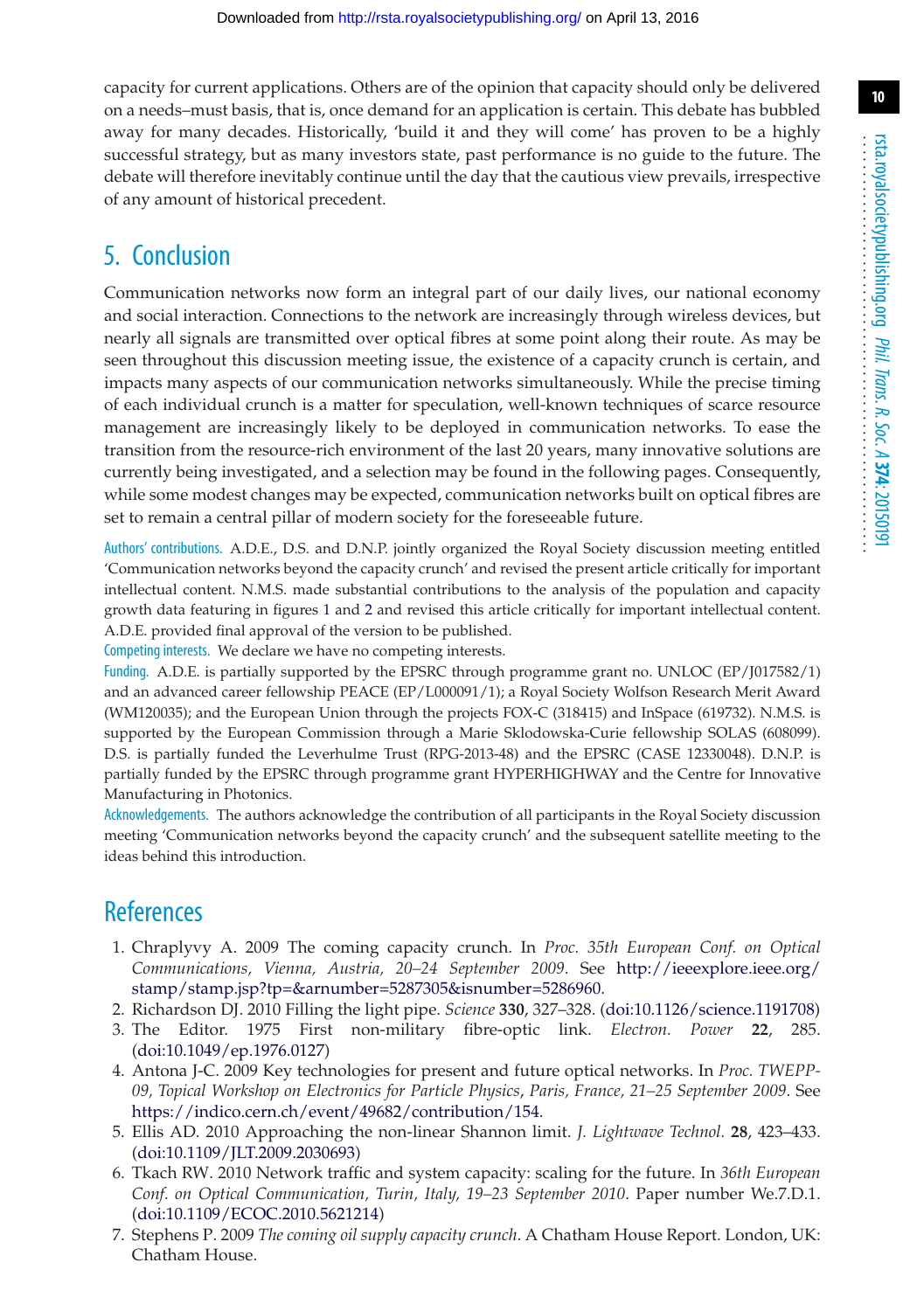- <span id="page-10-0"></span>8. Butler M. 2005 Animal cell cultures: recent achievements and perspectives in the production of biopharmaceuticals. *Appl. Microbiol. Biotechnol.* **68**, 283–291. [\(doi:10.1007/s00253-005-1980-8\)](http://dx.doi.org/doi:10.1007/s00253-005-1980-8)
- <span id="page-10-2"></span><span id="page-10-1"></span>9. Conti JP. 2015 Airport of the future. *Eng. Technol.* **10**, 66–68. [\(doi:10.1049/et.2015.0132\)](http://dx.doi.org/doi:10.1049/et.2015.0132)
- 10. Agrell E, Alvarado A, Kschischang FR. 2016 Implications of information theory in optical fibre communications. *Phil. Trans. R. Soc. A* **374**, 20140438. [\(doi:10.1098/rsta.2014.0438\)](http://dx.doi.org/doi:10.1098/rsta.2014.0438)
- <span id="page-10-24"></span><span id="page-10-3"></span>11. Bayvel P. Submitted. Maximising the optical network capacity.
- 12. Essiambre R, Kramer G, Winzer PJ, Foschini GJ, Goebel B. 2010 Capacity limits of optical fiber networks. *J. Lightwave Technol*. **28**, 662–701. [\(doi:10.1109/JLT.2009.2039464\)](http://dx.doi.org/doi:10.1109/JLT.2009.2039464)
- <span id="page-10-4"></span>13. Poularakis K, Tassiulas L. 2016 Cooperation and information replication in wireless networks. *Phil. Trans. R. Soc. A* **374**, 20150123. [\(doi:10.1098/rsta.2015.0123\)](http://dx.doi.org/doi:10.1098/rsta.2015.0123)
- <span id="page-10-6"></span>14. Chih-Lin I, Han S, Xu Z, Sun Q, Pan Z. 2016 5G: rethink mobile communications for 2020+. *Phil. Trans. R. Soc. A* **374**, 20140432. [\(doi:10.1098/rsta.2014.0432\)](http://dx.doi.org/doi:10.1098/rsta.2014.0432)
- <span id="page-10-5"></span>15. Chang G-K, Cheng L. 2016 The benefits of convergence. *Phil. Trans. R. Soc. A* **374**, 20140442. [\(doi:10.1098/rsta.2014.0442\)](http://dx.doi.org/doi:10.1098/rsta.2014.0442)
- <span id="page-10-7"></span>16. Kilper DC, Rastegarfar H. 2016 Energy challenges in optical access and aggregation networks. *Phil. Trans. R. Soc. A* **374**, 20140435. [\(doi:10.1098/rsta.2014.0435\)](http://dx.doi.org/doi:10.1098/rsta.2014.0435)
- <span id="page-10-26"></span>17. Nejabati R, Peng S, Simeonidou D. 2016 Optical network democratization. *Phil. Trans. R. Soc. A* **374**, 20140443. [\(doi:10.1098/rsta.2014.0443\)](http://dx.doi.org/doi:10.1098/rsta.2014.0443)
- <span id="page-10-8"></span>18. Rofoee BR *et al*. 2013 Demonstration of low latency intra/inter data-centre heterogeneous optical sub-wavelength network using extended GMPLS-PCE control-plane. *Opt. Express* **21**, 5463–5474. [\(doi:10.1364/OE.21.005463\)](http://dx.doi.org/doi:10.1364/OE.21.005463)
- <span id="page-10-9"></span>19. Zilberman N, Moore AW, Crowcroft JA. 2016 From photons to big-data applications: terminating terabits. *Phil. Trans. R. Soc. A* **374**, 20140445. [\(doi:10.1098/rsta.2014.0445\)](http://dx.doi.org/doi:10.1098/rsta.2014.0445)
- <span id="page-10-10"></span>20. Wu T. 2003 Network neutrality, broadband discrimination. *J. Telecommun. High Technol. Law* **2**, 141.
- <span id="page-10-11"></span>21. Weinberg M. 2014 Landmark day for net neutrality. *Public Knowledge*, 15 September 2014.
- <span id="page-10-12"></span>22. Ha K, Pillai P, Lewis G, Simanta S, Clinch S, Davies N, Satyanarayanan M. 2013 The impact of mobile multimedia applications on data center consolidation. In *IEEE Int. Conf. on Cloud Engineering* (*IC2E*)*, Redwood City, CA, 25–27 March 2013*, pp. 166–176. [\(doi:10.1109/IC2E.2013.17\)](http://dx.doi.org/doi:10.1109/IC2E.2013.17)
- <span id="page-10-13"></span>23. Barker SK, Shenoy P. 2010 Empirical evaluation of latency sensitive application performance in the cloud. In *Proc. 1st Annual ACM SIGMM Conf. on Multimedia Systems*, pp. 35–46. New York, NY: ACM. [\(doi:10.1145/1730836.1730842\)](http://dx.doi.org/doi:10.1145/1730836.1730842)
- <span id="page-10-14"></span>24. Chambers CJ. 2016 Future traffic demands and characteristics from a media perspective. *Phil. Trans. R. Soc. A* **374**, 20140433. [\(doi:10.1098/rsta.2014.0433\)](http://dx.doi.org/doi:10.1098/rsta.2014.0433)
- <span id="page-10-15"></span>25. Mansell R, Foresta D. 2016 Social value of high bandwidth networks: creative performance and education. *Phil. Trans. R. Soc. A* **374**, 20150124. [\(doi:10.1098/rsta.2015.0124\)](http://dx.doi.org/doi:10.1098/rsta.2015.0124)
- <span id="page-10-16"></span>26. Lord A, Soppera A, Jacquet A. 2016 The impact of capacity growth in national telecommunications networks. *Phil. Trans. R. Soc. A* **374**, 20140431. [\(doi:10.1098/rsta.2014.](http://dx.doi.org/doi:10.1098/rsta.2014.0431) [0431\)](http://dx.doi.org/doi:10.1098/rsta.2014.0431)
- <span id="page-10-18"></span><span id="page-10-17"></span>27. Homer, *The Iliad*. Wordsworth Editions Limited, 2003.
- 28. Universal Postal Union. [www.upu.int.](file:www.upu.int) See [http://www.upu.int/en/the-upu/history/](http://www.upu.int/en/the-upu/history/about-history.htm) [about-history.htm](http://www.upu.int/en/the-upu/history/about-history.htm) (accessed 23 June 2015).
- <span id="page-10-19"></span>29. MacKechnie Jarvis C. 1956 The history of electrical engineering. Part 5: The origin and development of the electric telegraph. *J. Inst. Electr. Eng*. **2**, 130–137. [\(doi:10.1049/jiee-3.1956.](http://dx.doi.org/doi:10.1049/jiee-3.1956.0054) [0054\)](http://dx.doi.org/doi:10.1049/jiee-3.1956.0054)
- <span id="page-10-20"></span>30. Popham HR. 1801 *Telegraphic signals or marine vocabulary 1801*. (Transcribed by P. Ball). London, UK: C. Roworth.
- <span id="page-10-21"></span>31. Loring AE. 1878 *A hand-book of the electro-magnetic telegraph*, pp. 53–54. New York, NY: D. Van Nostrand.
- <span id="page-10-22"></span>32. Li T. 1978 Optical fiber communication—the state of the art. *IEEE Trans. Commun*. **26**, 946–955. [\(doi:10.1109/TCOM.1978.1094175\)](http://dx.doi.org/doi:10.1109/TCOM.1978.1094175)
- <span id="page-10-23"></span>33. Kumar S (ed.) 2011 *Impact of nonlinearities on fiber optic communications*. New York, NY: Springer.
- <span id="page-10-25"></span>34. Richardson DJ. 2016 New optical fibres for high-capacity optical communications. *Phil. Trans. R. Soc. A* **374**, 20140441. [\(doi:10.1098/rsta.2014.0441\)](http://dx.doi.org/doi:10.1098/rsta.2014.0441)